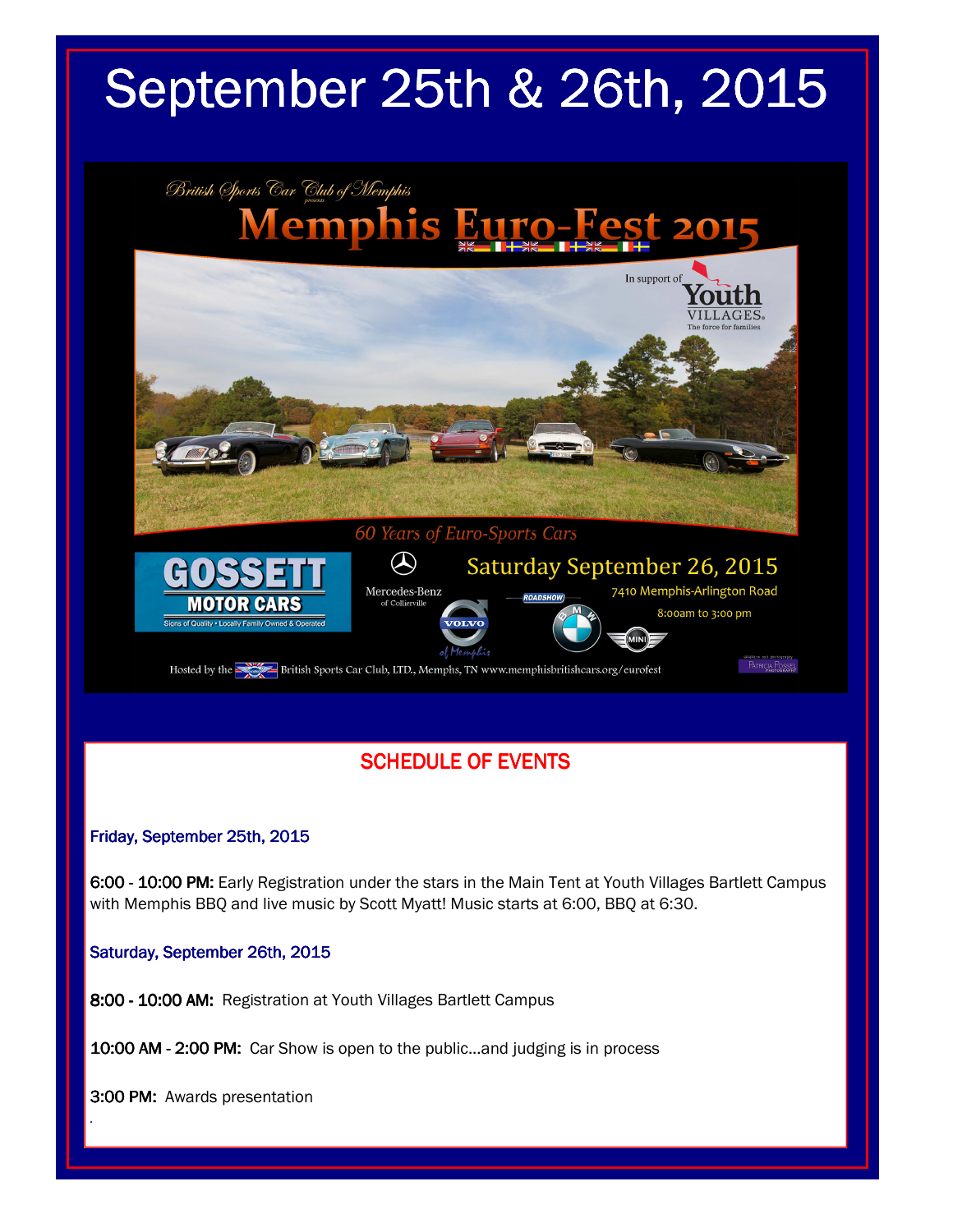| <b>2015 MEMPHIS EURO FEST REGISTRATION</b>                                                                                                                                                                                                                                                                                                                                                                                                                                                                                                                                                                                                                                                       |         |                                                                             |  |
|--------------------------------------------------------------------------------------------------------------------------------------------------------------------------------------------------------------------------------------------------------------------------------------------------------------------------------------------------------------------------------------------------------------------------------------------------------------------------------------------------------------------------------------------------------------------------------------------------------------------------------------------------------------------------------------------------|---------|-----------------------------------------------------------------------------|--|
| <b>EARLY REGISTRATION IS APPRECIATED!</b><br>(No registration will be accepted after 10:00 AM on September 26th)<br>Please complete this form and send it, along with a check or money order (in U.S. funds) payable to The British Sports Car Club at this address:<br>The British Sports Car Club of Memphis<br>P.O. Box 38134<br>Germantown, TN 38183-0134                                                                                                                                                                                                                                                                                                                                    |         |                                                                             |  |
|                                                                                                                                                                                                                                                                                                                                                                                                                                                                                                                                                                                                                                                                                                  |         |                                                                             |  |
| <b>VEHICLES TO BE REGISTERED</b><br>Year<br><b>Make</b><br><b>Model</b><br><b>Series</b> (coupe/roadster)                                                                                                                                                                                                                                                                                                                                                                                                                                                                                                                                                                                        | Color   | Check the box below<br>if you wish to be in<br>the "Original Open"<br>Class |  |
|                                                                                                                                                                                                                                                                                                                                                                                                                                                                                                                                                                                                                                                                                                  |         |                                                                             |  |
| <b>REGISTRATION FEES</b>                                                                                                                                                                                                                                                                                                                                                                                                                                                                                                                                                                                                                                                                         |         |                                                                             |  |
| Registration fee: First Car \$35.00 (Motorcycle \$15.00)                                                                                                                                                                                                                                                                                                                                                                                                                                                                                                                                                                                                                                         | \$35.00 | \$                                                                          |  |
| Additional fee: Each subsequent car or motorcycle   \$10.00                                                                                                                                                                                                                                                                                                                                                                                                                                                                                                                                                                                                                                      |         | \$                                                                          |  |
|                                                                                                                                                                                                                                                                                                                                                                                                                                                                                                                                                                                                                                                                                                  |         | TOTAL   \$                                                                  |  |
| Car number and class will<br>Please staple check or money order to this formpayable to "British Sports Car Club"<br>be assigned at the show:<br>Proceeds from the event will be donated to Youth Villages                                                                                                                                                                                                                                                                                                                                                                                                                                                                                        |         |                                                                             |  |
| <b>WAIVER</b><br>I am aware of the hazards inherent with motor vehicle events and specifically release and do indemnify the organizers, support-<br>ing sponsors, Youth Villages and the various participating car clubs collectively and separately, from any and all liability from<br>personal injury or property damage incurred by me or my guests while participating in the 2015 Memphis Euro Auto Fest.<br>I understand that the organizers of Memphis Euro Auto Fest reserve the right to revoke my registration and retain my registra-<br>tion fee should I engage in reckless, dangerous and/or unsafe behavior.<br>wwwwwwwww<br>I have read, understand, and agree to this release. |         |                                                                             |  |
| <b>NNNNNNN</b><br>Signature_<br>Date                                                                                                                                                                                                                                                                                                                                                                                                                                                                                                                                                                                                                                                             |         |                                                                             |  |
| Your signature on the above line will be required before your registration can be processed.<br>Car#                                                                                                                                                                                                                                                                                                                                                                                                                                                                                                                                                                                             |         | Class                                                                       |  |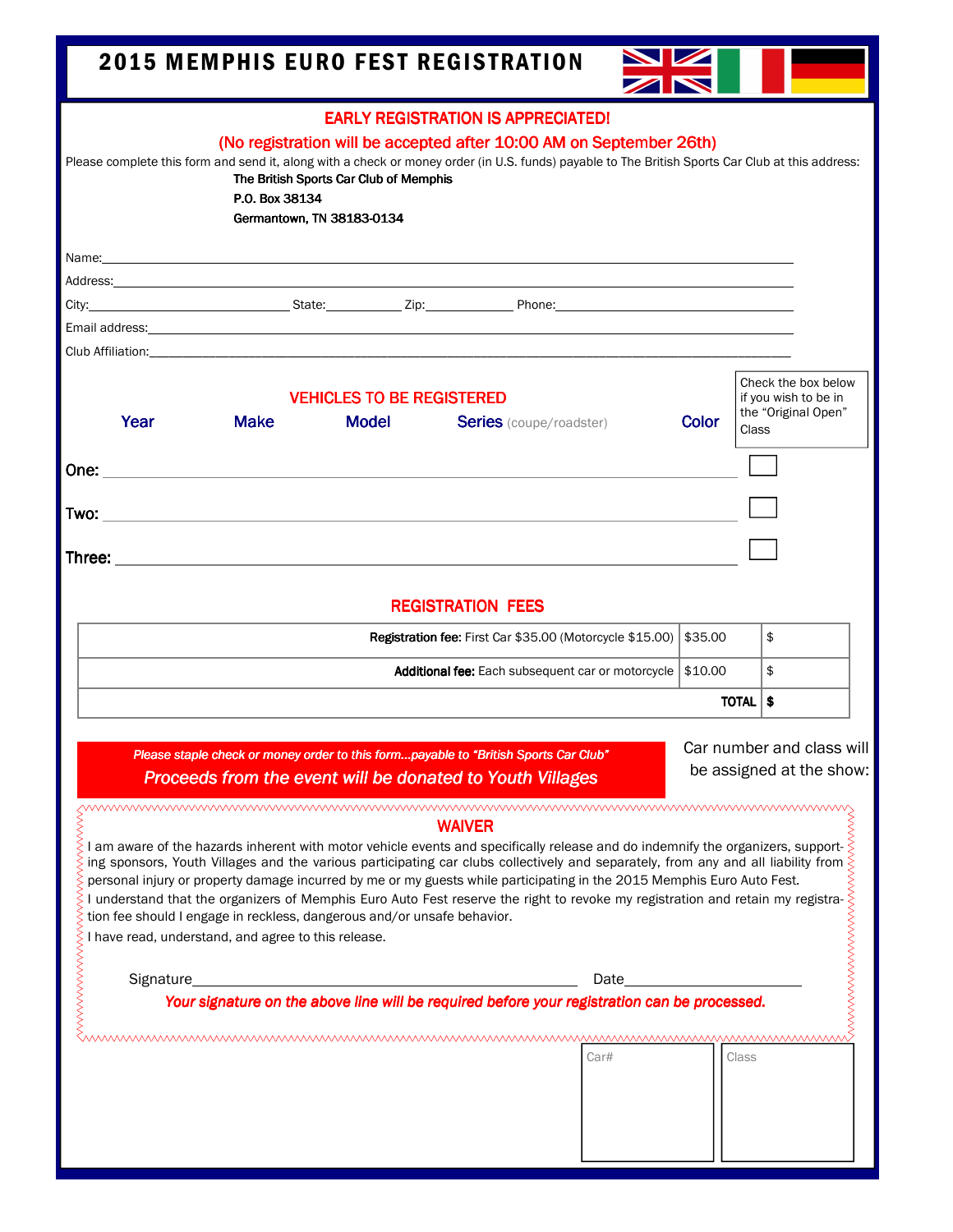

## EuroFest classes for 2015 Each class will have a  $1<sup>st</sup>$  and  $2<sup>nd</sup>$  place, except for motorcycles.

| <b>Class</b>   | <b>Class Description</b>                                               |
|----------------|------------------------------------------------------------------------|
| A1             | MG Prewar and T-Series (TC, TD, TF)                                    |
| A2             | <b>MGA Roadster and Coupe</b>                                          |
| B              | MGB Chrome bumper Mk 1,2, 1962-1974                                    |
| $\mathsf{C}$   | MGB Rubber bumper, 1974 1/2 to 1980                                    |
| D              | Austin Healey 100, 3000                                                |
| E.             | AH Sprite, Midget, Spitfire                                            |
| F.             | Triumph TR2- TR8, sedans                                               |
| G1             | Jaguar pre 1980: SS100, XK120, 140, 150                                |
| G <sub>2</sub> | Jaguar pre 1980: XKE                                                   |
| H              | Jaguar 1980+ XJS, XJ6 XK8                                              |
| $\mathsf{L}$   | Morgan, Daimler, MGC, Lotus, Jensen, Sunbeam, DeLorean                 |
| J              | British Saloons & SUVs: RR, Bentley, Rover, Austin, Jaguar, Daimler    |
| K              | Small British Sedans & Convertibles: Austin, Morris, Nash Metro, Mini  |
|                | <b>Cooper Vintage</b>                                                  |
| L.             | Mercedes Pre 1980                                                      |
| M              | Mercedes 1980+                                                         |
| N              | Porsche- Non 911: Spyder, 356, 912, 914, 920, 944, Boxster, Cayman     |
| $\overline{O}$ | Porsche 911: 1963 to 1983, narrow body                                 |
| P              | Porsche 911: 1984 to 1998                                              |
| Q              | Porsche 911: 1999+                                                     |
| $\mathsf{R}$   | German other: Audi, VW, Opel, Solstice, Sky                            |
| R1             | <b>BMW</b> (pre-1990)                                                  |
| <b>R2</b>      | BMW (1990+)                                                            |
| S              | Italian/French Sports Cars-Fiat, Alfa, Ferrari, Lamborghini, Maserati, |
|                | Citroen                                                                |
| T              | Other Sports Cars: Volvo, Saab, Miata, Corvette, Datsun, Nissan        |
| U              | Euro motorcycles                                                       |
| $\vee$         | Non Vintage Euro- 1988+ new Minis                                      |
| W              | Modified Sports Cars (Non stock, all years)                            |
| X              | Preservation (Original, Unrestored)                                    |
|                | <b>People's Choice - Best of Show</b>                                  |